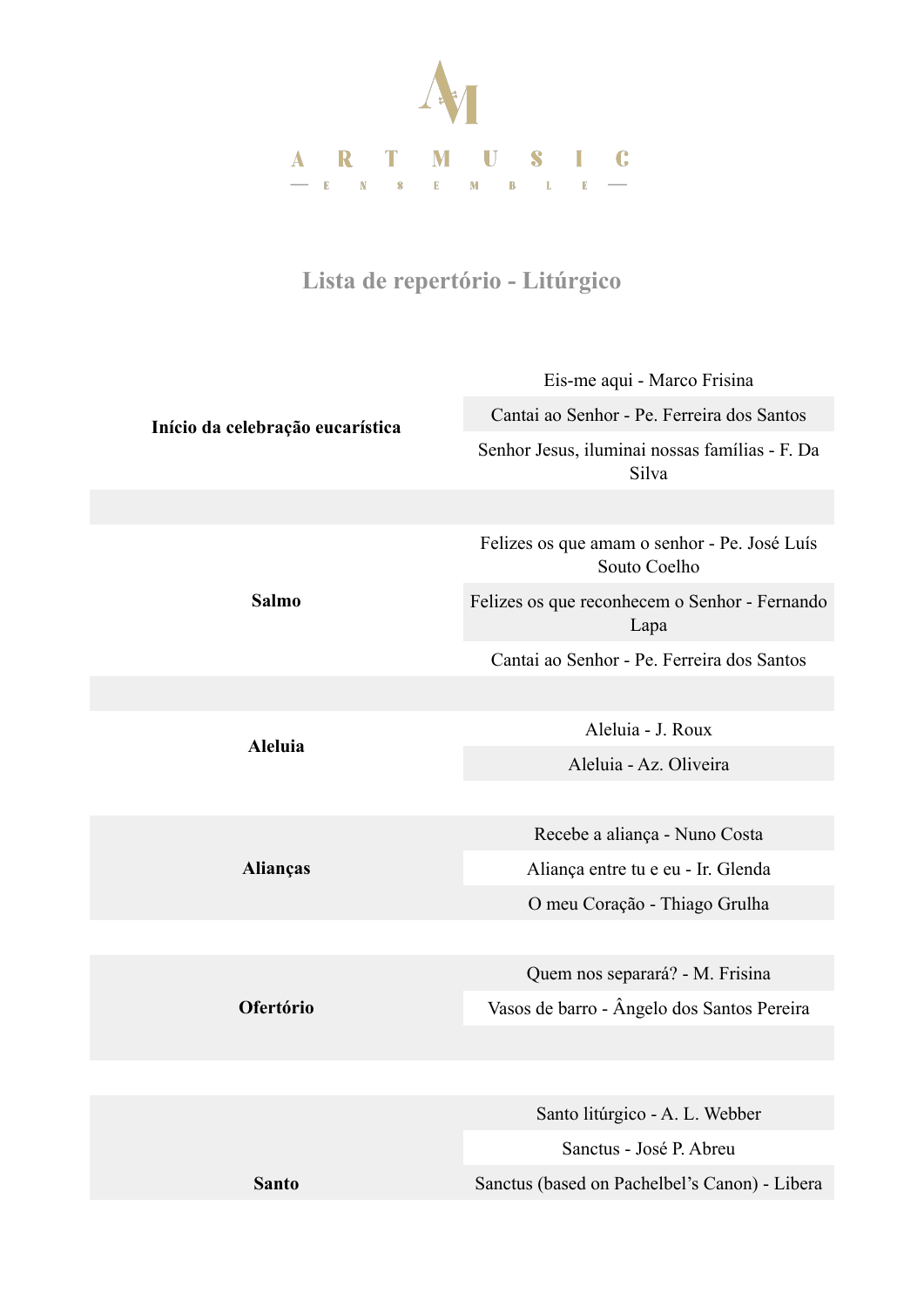Santo - H. J. Botor Sanctus - F. Schubert

Cordeiro de Deus - M. Madureira Cordeiro de Deus - Tarcísio Morais Cordeiro de Deus - Comunidade Shalom Cordeiro de Deus - Pe. Alfredo Juvandes Donna Nobis Pacem

Quero bendizer-Vos todos os dias - A. Cartageno Anima Christi - Marco Frisina Já não és Pão e Vinho - J. L. Bohorquez Ninguém te ama como eu - Pe. Marcelo Rossi Confiarei - Pe. Nuno Tovar de Lemos

Consagração a Nossa Senhora - J. Pierre Silva Vim aqui - Maria Durão e Luís Roquete Avé Maria - F. Schubert Avé Maria - G. Caccini Avé Maria - William Gomez

Somos testemunhas de Cristo - A. Oliveira Proclamai entre as nações - A. Cartageno Jubilate Deo - Jean Paul Lécot

**Paz**

**Comunhão**

**Momento final da Eucaristia** 

**Ação de graças Entrega do ramo a Nossa Senhora**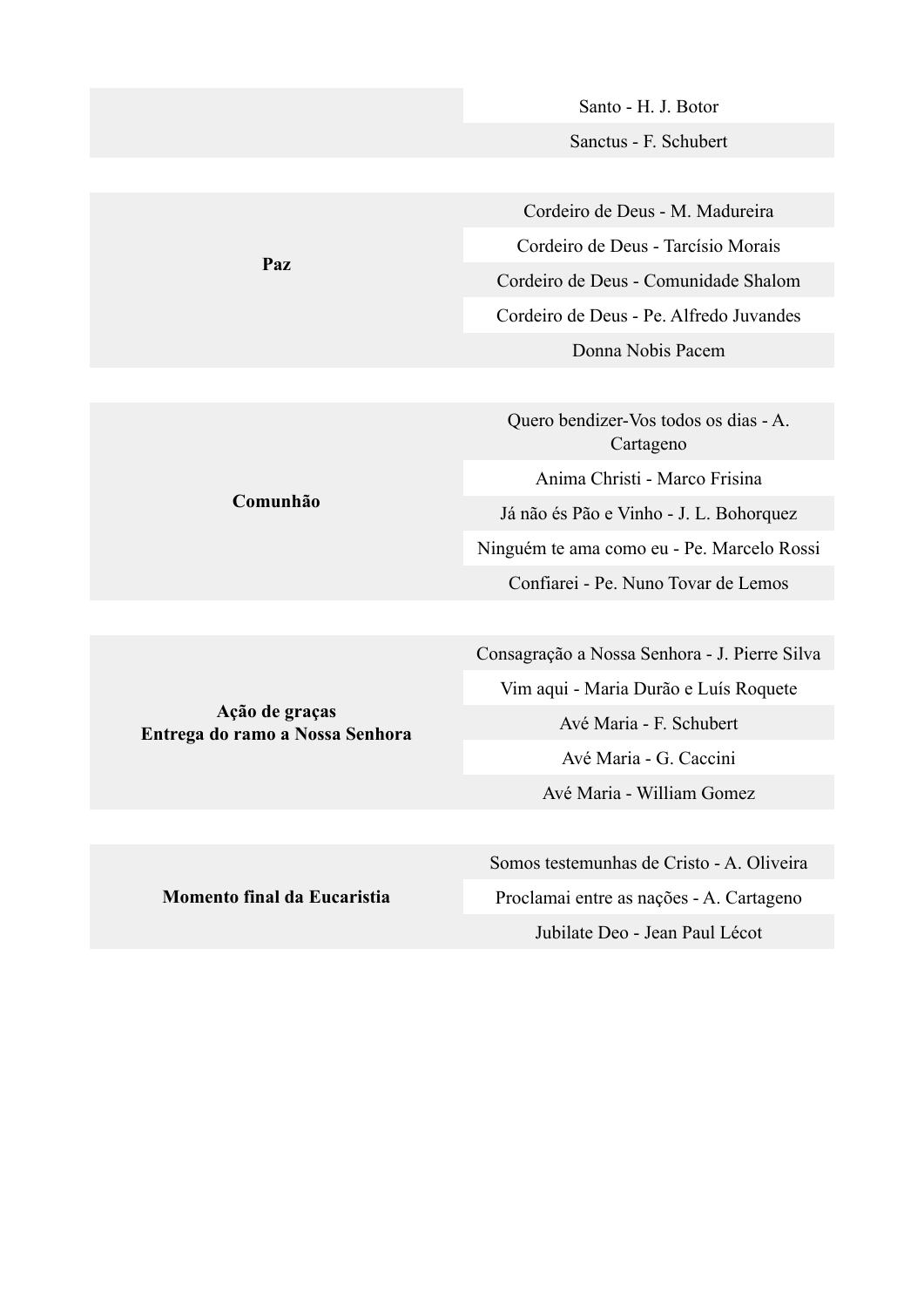

## **Lista de repertório - Ligeira**

All you need is love - McCartney & Lennon All of Me - John Legend Alegria - Circo Soleil Black Tears - Hands on Approach Can't help falling in love - E. Presley Eterno - Anjos From this moment - Shania Twain Good day sunshine - Beatles Hasta mi final - Il Divo Hallelujah - L. Cohen I can't take my eyes off of you - Damien Rice I Won't Give Up - Jason Mraz I don't want to miss a thing - Aerosmith Ilumina-me - Pedro Abrunhosa Love of my life - Queen Latch - Sam Smith Luzinha - Sara Tavares Mama - Il Divo Marry You - Bruno Mars Meu amor pequenino - Mariza Nuvole Bianche - L. Einaudi Only Time - Enya Paradise - Coldplay Photograph - Ed Sheeran Pontos nos is - Os quatro e meia River flows in you - Yiruma Raise me up - Brendan Graham & Rolf Lovland Reason - Calum Scott She - E. Costello Somebody to love - Queen Somewhere over the rainbow - H. Arlen Somewhere only we know - Keane Stand by me - Ben E. King Thousand years - C. Perri To build a home - Patrick Watson / The Without You - Usher & David Guetta

Hey Jude - Beatles Haja o que houver - Madredeus My way - F. Sinatra Nothing else matters - Metallica Cinematic Orchestra Thinking Out Loud - Ed Sheeran Viva la vida - Coldplay What a wonderful world - L. Armstrong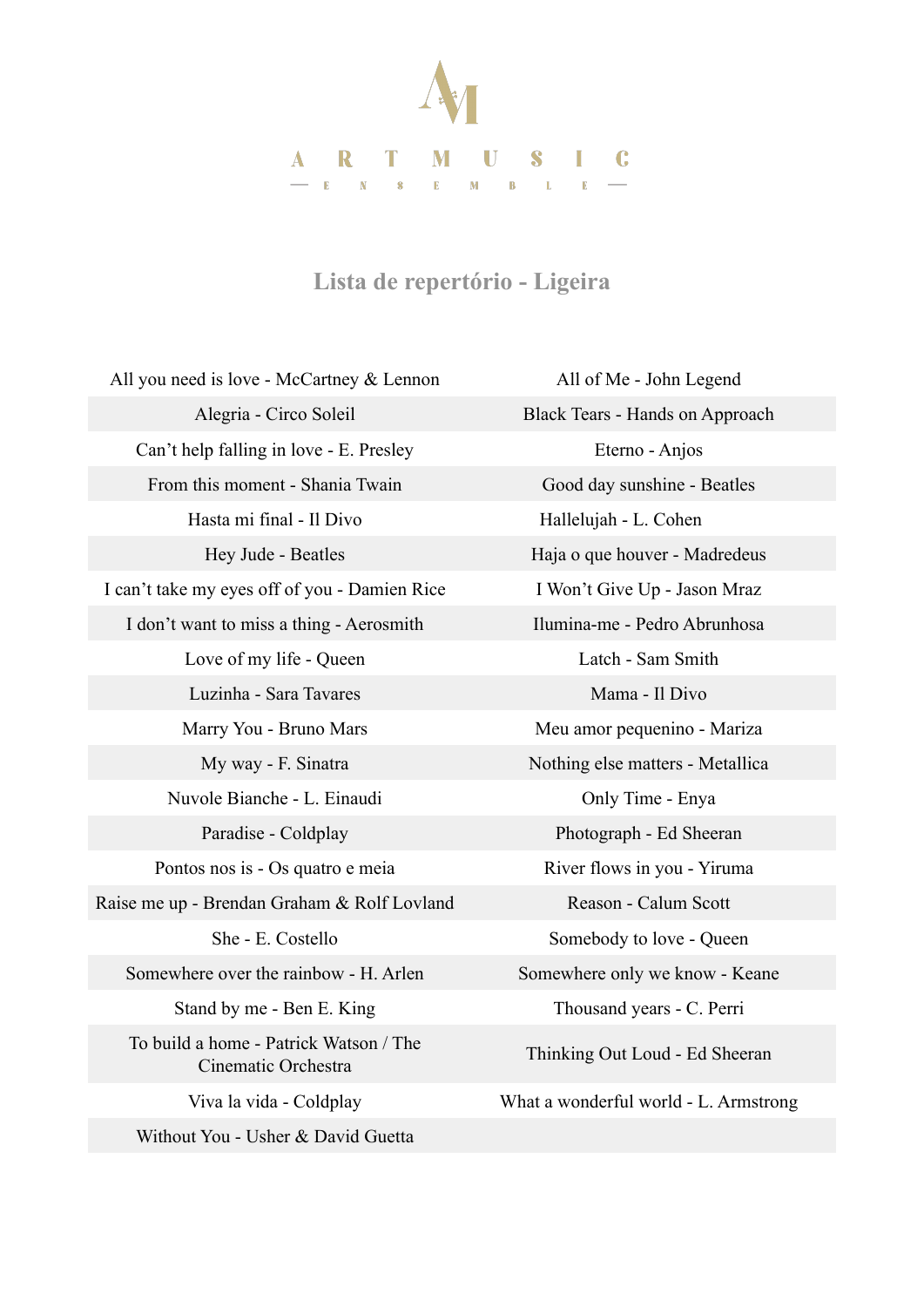

**Lista de repertório - Bandas sonoras/musicais** 

All I ask of you - A. L. Webber A whole new world - Alan Menken Can you feel the love tonight - Elton John Cinema Paradiso - Ennio Morricone For the Love of a Princess - Braveheart Merry men (Robin Hood) - Marc Streitenfeld Mamma Mia - Abba Maria - L. Bernstein Pirata das Caraíbas When You Believe - Hans Zimmer

Ciclo da Vida - Rei Leão Come what may - Moulin Rouge Frozen Game of Thrones - Ramin Djawadi Hobbit Honor him (Gladiador) - Hanz Zimmer Harry Potter - John Williams I dreamed a dream - Les miserables La vie en Rose - L. Armstrong Memory from Cats - Andrew L. Webber

Romeu e Julieta - Nino Rota Tennessee (Pearl Harbor) - Hans Zimmer